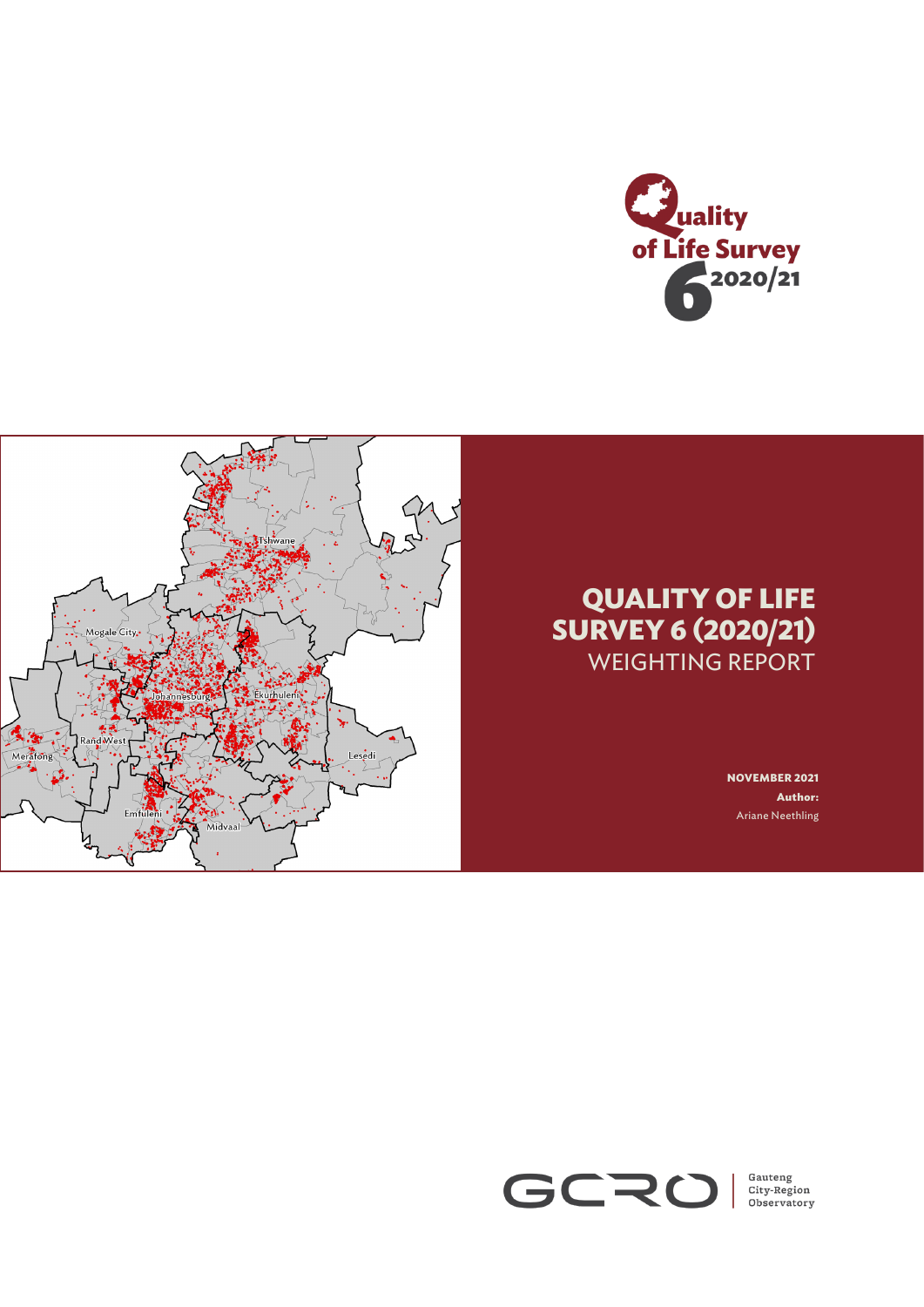# **Quality of Life Survey 6 (2020/21): Weighting report**

Authors: Ariane Neethling[1](#page-1-0)

Date: November 2021

Type of output: Technical Report

Research theme: Understanding quality of life

Cover Image: Christian Hamann

Copyright 2021 © Gauteng City-Region Observatory

Published by the Gauteng City-Region Observatory (GCRO), a partnership of the University of Johannesburg, the University of the Witwatersrand, Johannesburg, the Gauteng Provincial Government and organised local government in Gauteng (SALGA).

Suggested citation: Neethling, A. (2021). *Quality of Life Survey 6 (2020/21): Weighting report*. Gauteng City-Region Observatory (GCRO). Johannesburg.

<span id="page-1-0"></span>1 <sup>1</sup> Statistical consultant and part-time lecturer, Department of Mathematical Statistics and Actuarial Science, University of the Free State, Bloemfontein, South Africa. Email[: ariane\\_neethling@yahoo.com](mailto:ariane_neethling@yahoo.com)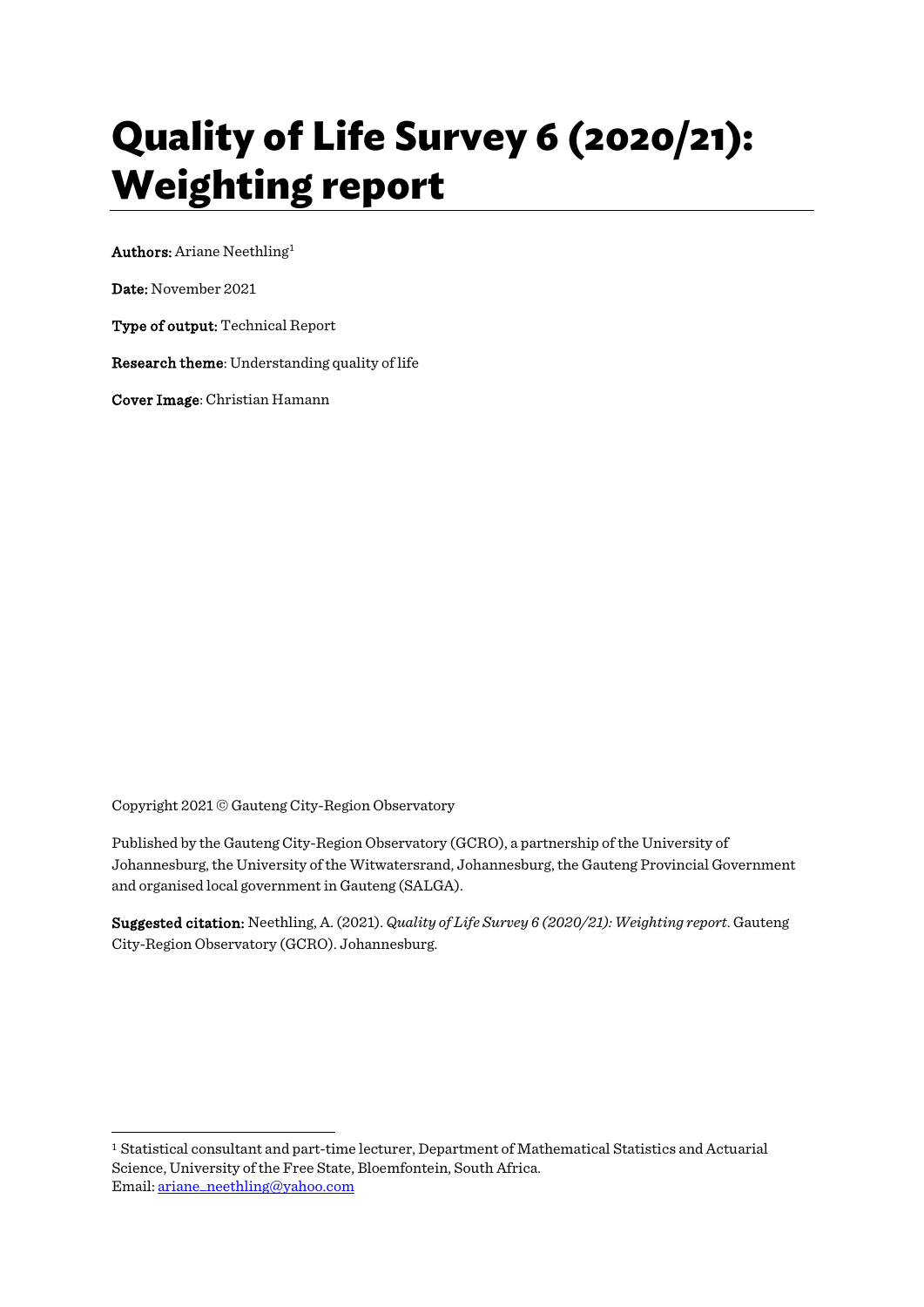

**TABLE OF CONTENTS** 

| $\mathbf{2}$ |  |
|--------------|--|
| 3            |  |
|              |  |
|              |  |
|              |  |
|              |  |
|              |  |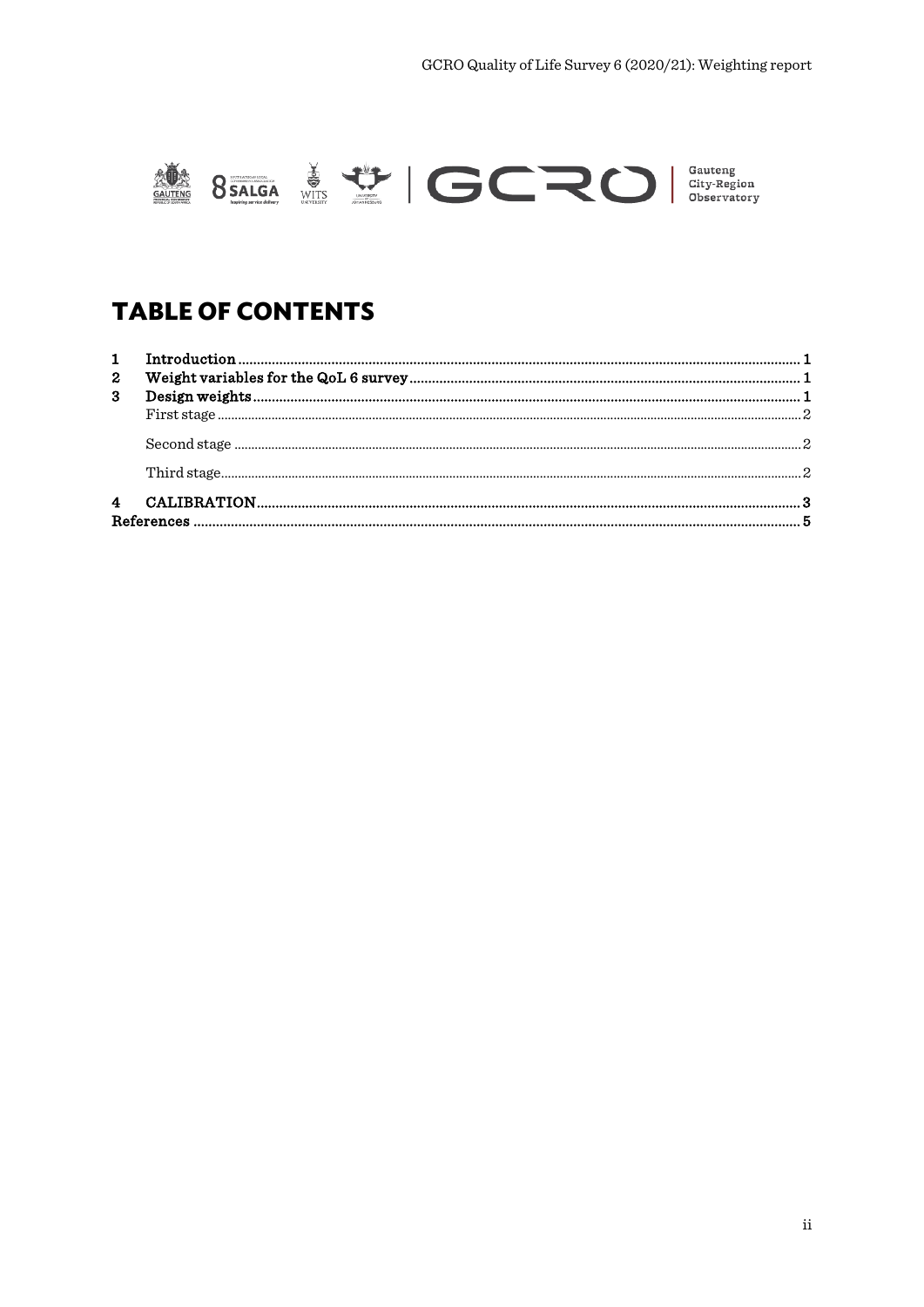## <span id="page-3-0"></span>**1 INTRODUCTION**

Weights are assigned to make weighted sample records represent the target population as accurately as possible. A weight (*wi*) indicates the number of population elements "represented" by a single sample element. Therefore, the sum of the weights  $\sum w_i = N$  should be equal to the population total.

Weights are usually developed in different stages to compensate for:

- Unequal inclusion probabilities due to the design, by calculating the design weights.
- Non-response, by adjusting the design weight, if necessary.
- Non-coverage and skewness resulting from, inter alia, fieldwork, by using for example cellweighting, rim weighting or other calibration techniques.

This document provides technical detail on the processes followed to calculate weights for the GCRO Quality of Life Survey 6 (2020/21). Weights were calculated using adult population and household count estimates provided by GeoTerraImage (GTI).

Weights should be used during analysis of the QoL 6 (2020/21) data as detailed in *Quality of Life Survey 6 (2020/21): Analyses under complex sampling* (Neethling, 2021).

## <span id="page-3-1"></span>**2 WEIGHT VARIABLES FOR THE QOL 6 SURVEY**

Two sets of weights are included in the QoL 6 (2020/21) survey dataset – an individual weight for use when results are required per individual, and a household weight when conclusions are required in terms of households. For example, to determine the estimated percentage of *households*without running water inside the house, use the household weight. The use of the individual weight is required for the estimated percentage of *people* without running water inside the house.It is essential to use the weight variable which best suits your desired purposes, because results will vary, even when presented in percentage form, depending on which weight variable is used.

The weighting variable 'DOWNSCALE\_MUN\_PP\_BENCHWGT' provides an individual level weight, scaled to the QoL 6 (2020/21) sample size of 13 616, after it was calculated to sum to the population total. This is the default variable used in GCRO analysis, and is appropriate for use in all individual level analyses. Note that this weight can only be used for percentage (proportions) and mean estimates. If an estimate of actual population size is desired, the original weight (before it was downscaled) should be used. The weighting variable 'HH\_WEIGHT' provides a household level weight. This weight is suitable for use in any household level analyses. This weight has not been downscaled, so the frequency figures are the estimated total number of households in Gauteng province.

Further information of the correct application of these weights for data analysis is provided in *Quality of Life Survey 6 (2020/21): Guide to weighted data analysis* (Neethling, 2021). Queries can also be directed to the GCRO.

## <span id="page-3-2"></span>**3 DESIGN WEIGHTS**

In order to obtain a representative sample of the population, a stratified multistage probability sample was designed with ward boundaries as the stratification variable and Enumerator Areas (EAs) as the primary sampling units. More details about the sample design are provided in the sample design report (Hamann &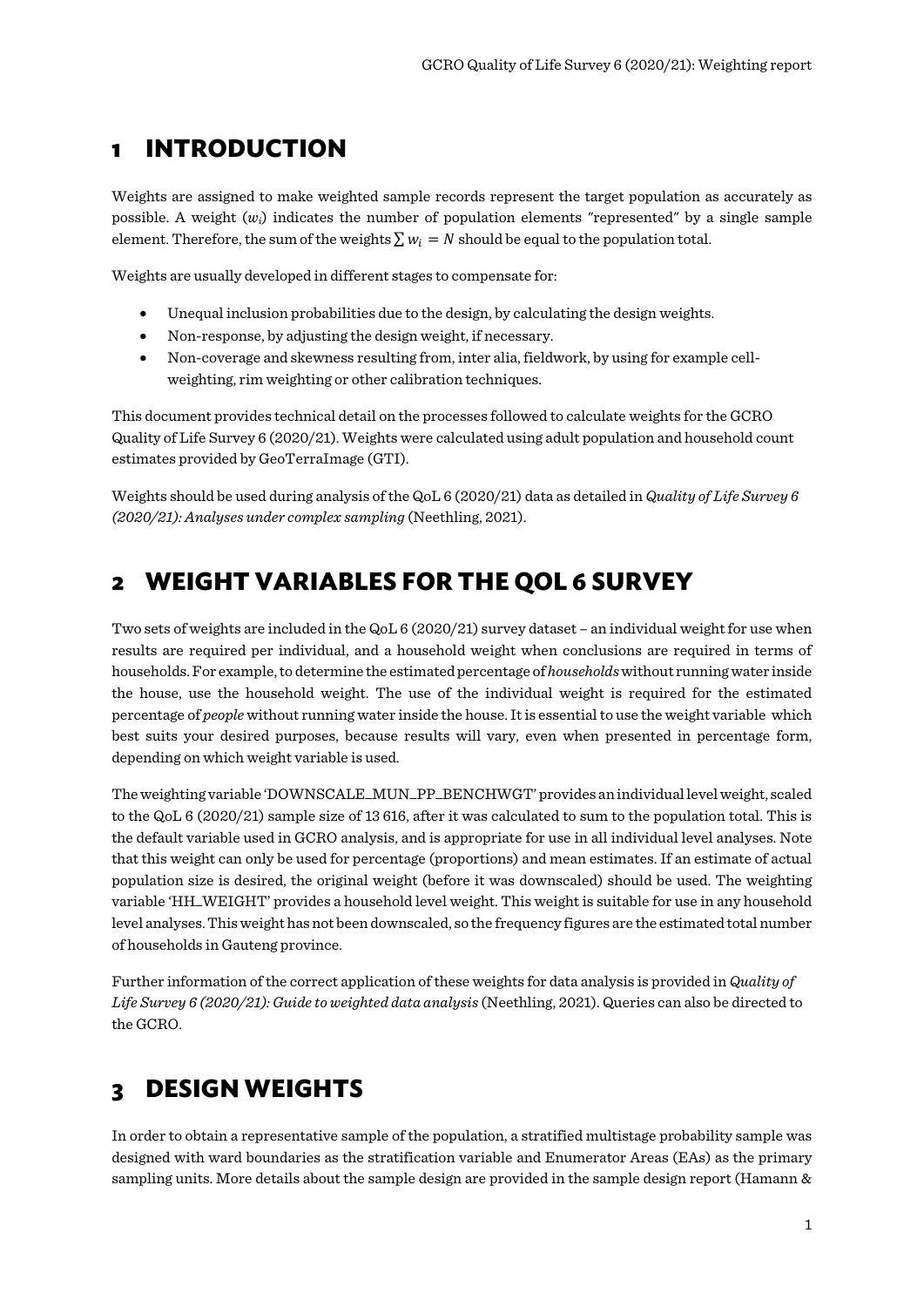de Kadt, 2021). Since the sample was designed within each stratum (ward) in three stages, the design weight of a household and respondent should be calculated according to the inclusion probability of a unit at each stage. This has to be done within a stratum (Cochran (1977); Lohr (2010)) .

#### <span id="page-4-0"></span>First stage

In the first stage of sampling, primary sampling units (psu), i.e. the EAs, were selected with probability proportional to size (pps) from the population sampling frame. Thus, the weight of an EA, i.e. the inverse of the inclusion probability of an EA, is given by

$$
w_{EA} = \left(n_{PSU} \frac{EA_{MOS}}{POP_{MOS}}\right)^{-1}
$$

Where:

 $n_{PSII}$  is the number of EAs selected in the stratum,

 $E A_{MOS}$  is the measure of size (MOS), thus the number of dwelling units in a selected EA, and

 $POP_{MOS}$  is the total MOS, thus the total number of dwelling units, of all the EAs in the stratum.

#### <span id="page-4-1"></span>Second stage

The second stage of sampling was the selection of a predetermined number of households, with equal probability, from each selected EA. The household weight per EAis given by

$$
w_{HH} = w_{EA} \left(\frac{n_{HH}}{EA_{HH}}\right)^{-1},
$$

Where:

 $n_{HH}$  is the number of selected households per EA, and

 $EA_{HH}$  is the total number of households in the selected EA.

#### <span id="page-4-2"></span>Third stage

In the third stage of sampling (this occurs in the field), a person aged 18 years or older was randomly selected from a household to be interviewed. The respondent weight was calculated by

$$
w_{PP}=w_{HH}\times n_{18+}^*,
$$

Where:

 $n_{18+}^*$  is the average number of persons aged 18 years and older in households in the EA.

The average household size for the EA is used, instead of the observed number of persons 18 years and older in any particular household, to obtain smoother design weights.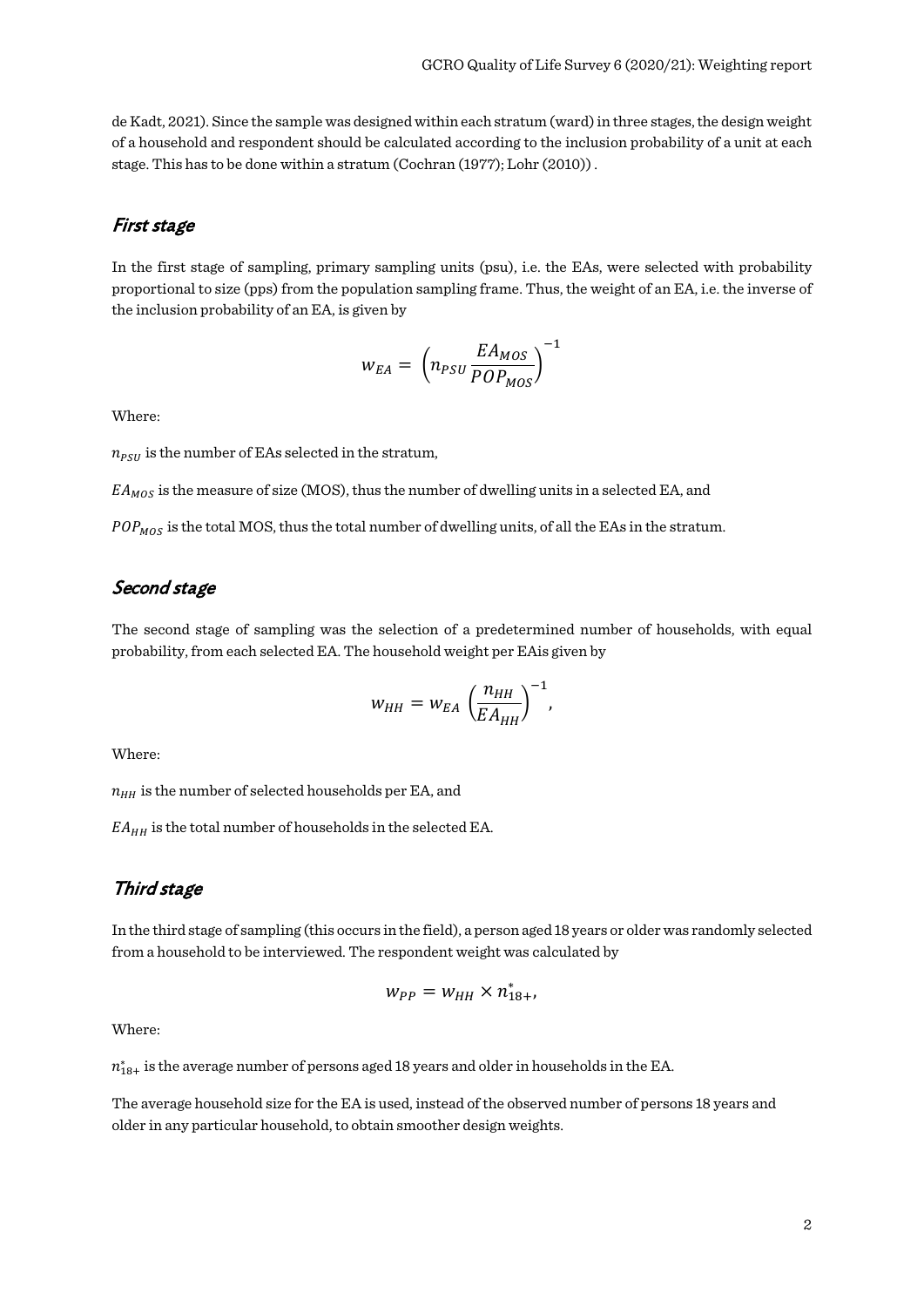## <span id="page-5-0"></span>**4 CALIBRATION**

The design weights of the respondents (as calculated above) were adjusted to compensate for differential non-response (i.e. under/over-representation of certain parts of the population). Calibration estimation has become a widely used method for obtaining efficient estimates in sampling surveys by using auxiliary information in the form of known population totals to produce a new set of weights, called calibration weights. For more information about different calibration methods, their formulae and characteristics, see Deville and Särndal (1992); Deville et al. (1993); Neethling (2004) and Neethling & Galpin (2006). Commonly used methods, such as cell weighting, poststratification and rim weighting are special cases of calibration.The SAS macro CALMAR, developed by INSEE in France, was used to adjust the design weights to the newest released GeoTerraImage (GTI) 2021 population estimates, which are based on the 2020 midyear estimates of Statistics South Africa.

The calibration technique is applied for each local or metropolitan municipality in Gauteng, with race-bygender and wards as benchmark variables. This means that the final set of weights sums to the correct population totals per ward as well as race-by-gender numbers in each local municipality. Due to too few Indian/Asian respondents in the local municipalities of Emfuleni, Midvaal, Lesedi, West Rand, the Indian/Asian males and females for all six local municipalities sum to the figure for the relevant district municipality. For Merafong, Coloured males and females were also combined due to small sample sizes. Table 1.1 summarises the race-by-gender groups used in the benchmarking phase.

|              | Population group     |        |             |        |              |        |       |        |
|--------------|----------------------|--------|-------------|--------|--------------|--------|-------|--------|
| Municipality | <b>Black African</b> |        | Coloured    |        | Indian/Asian |        | White |        |
| Emfuleni     | Male                 | Female | Male        | Female |              |        | Male  | Female |
| Midvaal      | Male                 | Female | Male        | Female | Male         | Female | Male  | Female |
| Lesedi       | Male                 | Female | Male        | Female |              |        | Male  | Female |
| Mogale City  | Male                 | Female | Male        | Female |              |        | Male  | Female |
| Merafong     | Male                 | Female | <b>Both</b> |        | Male         | Female | Male  | Female |
| Rand West    | Male                 | Female | Male        | Female |              |        | Male  | Female |
| Ekurhuleni   | Male                 | Female | Male        | Female | Male         | Female | Male  | Female |
| Johannesburg | Male                 | Female | Male        | Female | Male         | Female | Male  | Female |
| Tshwane      | Male                 | Female | Male        | Female | Male         | Female | Male  | Female |

Table 1.1: Race-by-gender groups used in the benchmarking phase

Since the Statistics South Africa mid-year estimates do not include the population group 'Other', the GTI database also does not include 'Other'. In the GCRO QoL 6 sample, only 17 of the 13 616 respondents were captured in the 'Other' population group. For this reason, the dominant population group of the EA in which they were interviewed, was assigned to these individuals for the benchmarking phase. The results for unweighted and weighted percentages of the sample per municipality are provided in Table 1.2 and similar data for race and sex groups are provided in Table 1.3.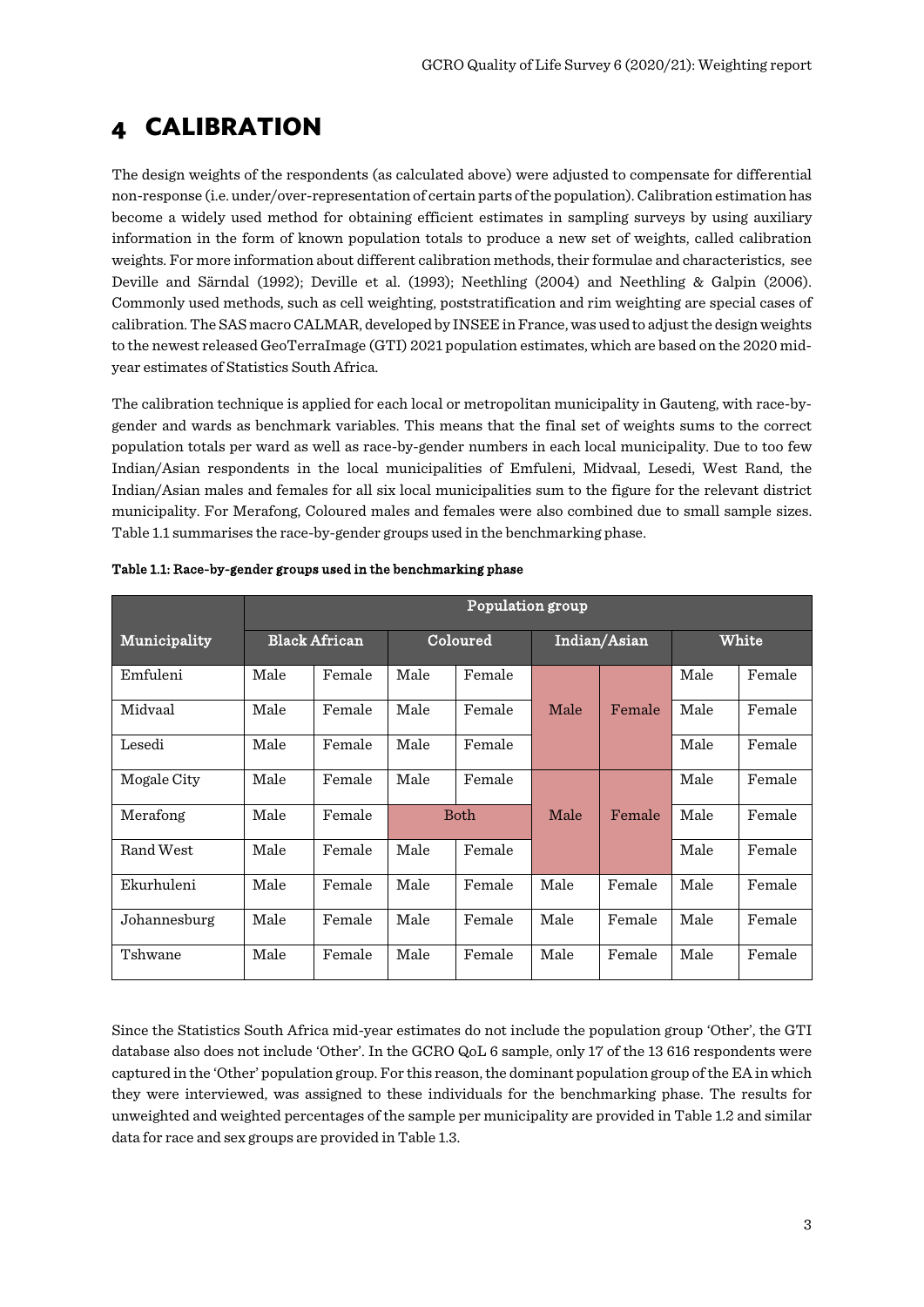| Municipality         | Sample size  | Percentage of sample | Percentage of sample |  |  |
|----------------------|--------------|----------------------|----------------------|--|--|
|                      | (unweighted) | (unweighted)         | (weighted)           |  |  |
| City of Johannesburg | 3545         | 26.0%                | 38.4%                |  |  |
| City of Tshwane      | 2810         | 20.6%                | 24.1%                |  |  |
| City of Ekurhuleni   | 2963         | 21.8%                | 25.4%                |  |  |
| Emfuleni             | 907          | 6.7%                 | 4.6%                 |  |  |
| Lesedi               | 647          | 4.8%                 | 0.7%                 |  |  |
| Merafong             | 631          | 4.6%                 | 1.6%                 |  |  |
| Midvaal              | 606          | 4.5%                 | 0.7%                 |  |  |
| Mogale City          | 792          | 5.8%                 | 2.5%                 |  |  |
| Rand West            | 715          | 5.3%                 | 2.0%                 |  |  |
| <b>GAUTENG</b>       | 13616        | 100%                 | 100%                 |  |  |

#### Table 1.2: Municipal sample distribution for unweighted and weighted QoL 6 (2020/21) data

#### Table 1.3: Sample composition by sex and population group for Gauteng province in the unweighted and weighted QoL 6 (2020/21) data

|            | <b>Sex</b> | <b>Black</b><br>African | Coloured | Indian/Asian | White | Other   | Total |
|------------|------------|-------------------------|----------|--------------|-------|---------|-------|
| Unweighted | Male       | 37.2%                   | 1.2%     | 0.8%         | 7.2%  | 0.1%    | 46.6% |
|            | Female     | 43.1%                   | 1.5%     | 0.7%         | 8.1%  | $0.0\%$ | 53.4% |
|            | Total      | 80.3%                   | 2.8%     | 1.5%         | 15.3% | 0.1%    | 100%  |
| Weighted   | Male       | 40.5%                   | 1.5%     | 1.6%         | 6.3%  | 0.1%    | 49.9% |
|            | Female     | 40.0%                   | 1.7%     | 1.5%         | 6.8%  | 0.1%    | 50.1% |
|            | Total      | 80.4%                   | 3.2%     | 3.1%         | 13.1% | 0.2%    | 100%  |

Weight efficiency is a metric that determines the efficacy of the weighting algorithm. The weighting efficiency for the benchmarked weights was calculated for each ward in Gauteng. If the data for many respondents needs to be weighted heavily up or down, the efficiency percentage is low. Hence, a higher percentage is desired. A weight efficiency of at least 75% is used in practice as an acceptable value. An average weight efficiency for the GCRO QoL 6 calibration weights is 89.59% with a standard deviation of 9.24%.